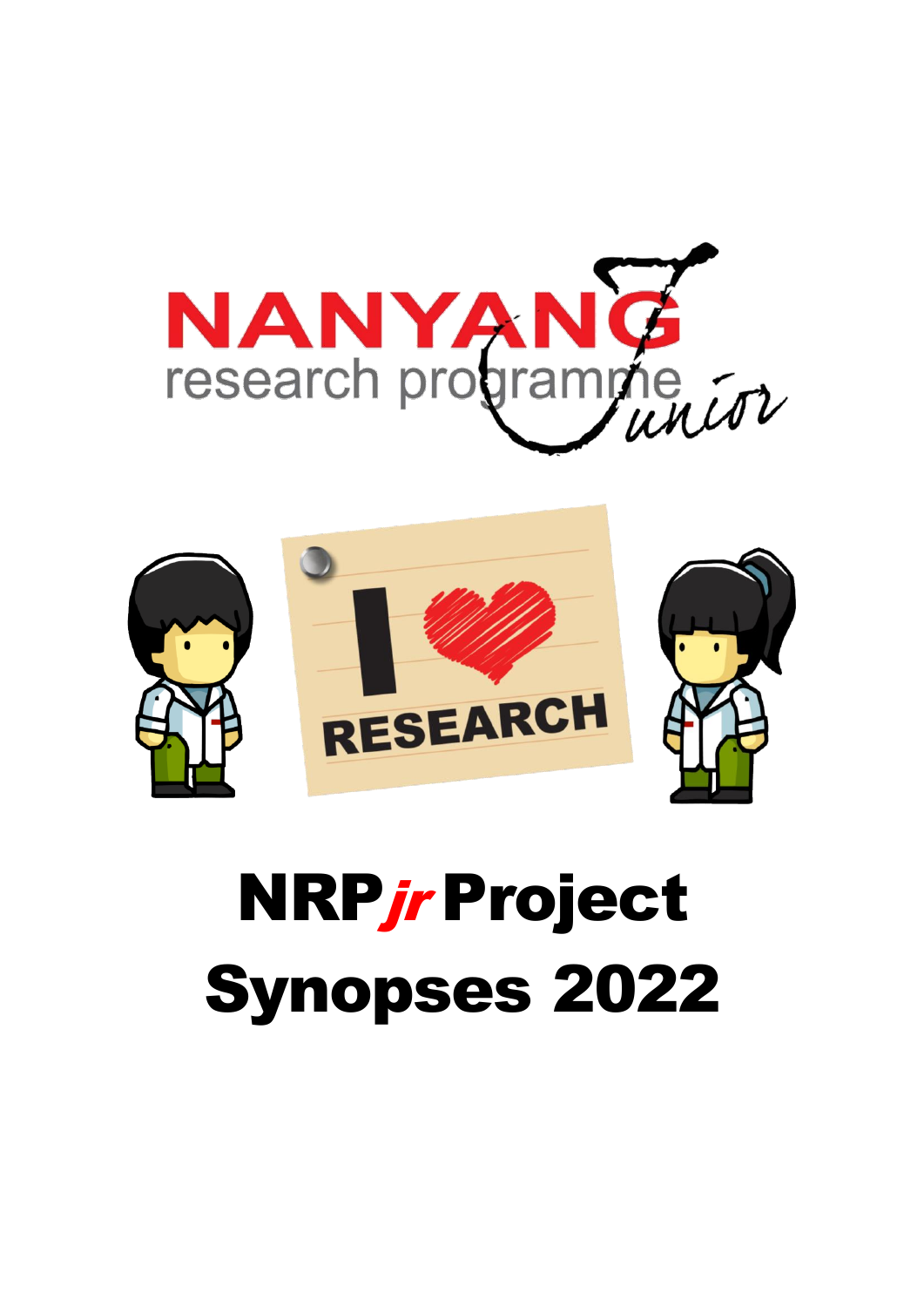



# <span id="page-1-0"></span>**NANYANG RESEARCH PROGRAMME (JUNIOR RESEARCHER) Overview of Project Titles 2022**

| <b>Category</b>                          | <b>Project Code</b>  | <b>Project Title</b>                                                                                               | Page |
|------------------------------------------|----------------------|--------------------------------------------------------------------------------------------------------------------|------|
| ENGINEERING                              | EEF $j$ r01          | Research and development of spectrum-adaptive table lamp                                                           | 1    |
|                                          | NIF $j$ r03          | Exploring Local Micro-Climates With Open-Source Sensors                                                            | 2    |
|                                          | SBSjr01              | Ex vivo engineering of cellular surfaces, a transfection independent<br>approach.                                  | 3    |
|                                          | SCBEjr01             | Assessing the Environmental Footprints of Pharmaceutical<br>Nanoparticles by Life Cycle Assessment                 | 4    |
|                                          | SCBEjr02             | <b>Process Simulation</b>                                                                                          | 5    |
| <b>SCIENCES</b>                          | NIFj <sub>r</sub> 02 | Acute Effects of Using Reusable Cloth Mask During Aerobic Exercise                                                 | 6    |
|                                          | NIEj <sub>r</sub> 05 | Development of Graphene / Metal Interfaces for Large Spin-Orbit<br>Interaction                                     | 7    |
|                                          | NIFjr01              | <b>Topics in Singapore English</b>                                                                                 | 8    |
|                                          | NIFjr04              | Exploring Digital Tools and Methods for Investigations within the<br>field of Humanities                           | 9    |
|                                          | NIEjr <sub>06</sub>  | Food Allergy Knowledge, Attitudes, and Preparedness Among<br><b>Consumers and School Canteen Service Personnel</b> | 10   |
| CIAL SCIENCES<br><b>HUMANITIES</b>       | SOHjr01              | Singapore Crypto-Linguistics: Deciphering the Singapore Stone                                                      | 11   |
| <b>ARTS &amp; SO</b><br><b>BUSINESS,</b> | SOHjr02              | Become a Glyph-Breaker: Deciphering Linear A                                                                       | 12   |
|                                          | SOHjr03              | Arab philanthropies and how they influence the spread of Arabic<br>Language on Singapore landmarks                 | 13   |
|                                          | SCI <i>jr</i> 01     | Who Are Chatbots?: A Study of Company Digital Personas                                                             | 14   |
|                                          | SCI <i>jr</i> 02     | Top Dog in the Lion City: Experiences with Singapore's Robotic Pup                                                 | 15   |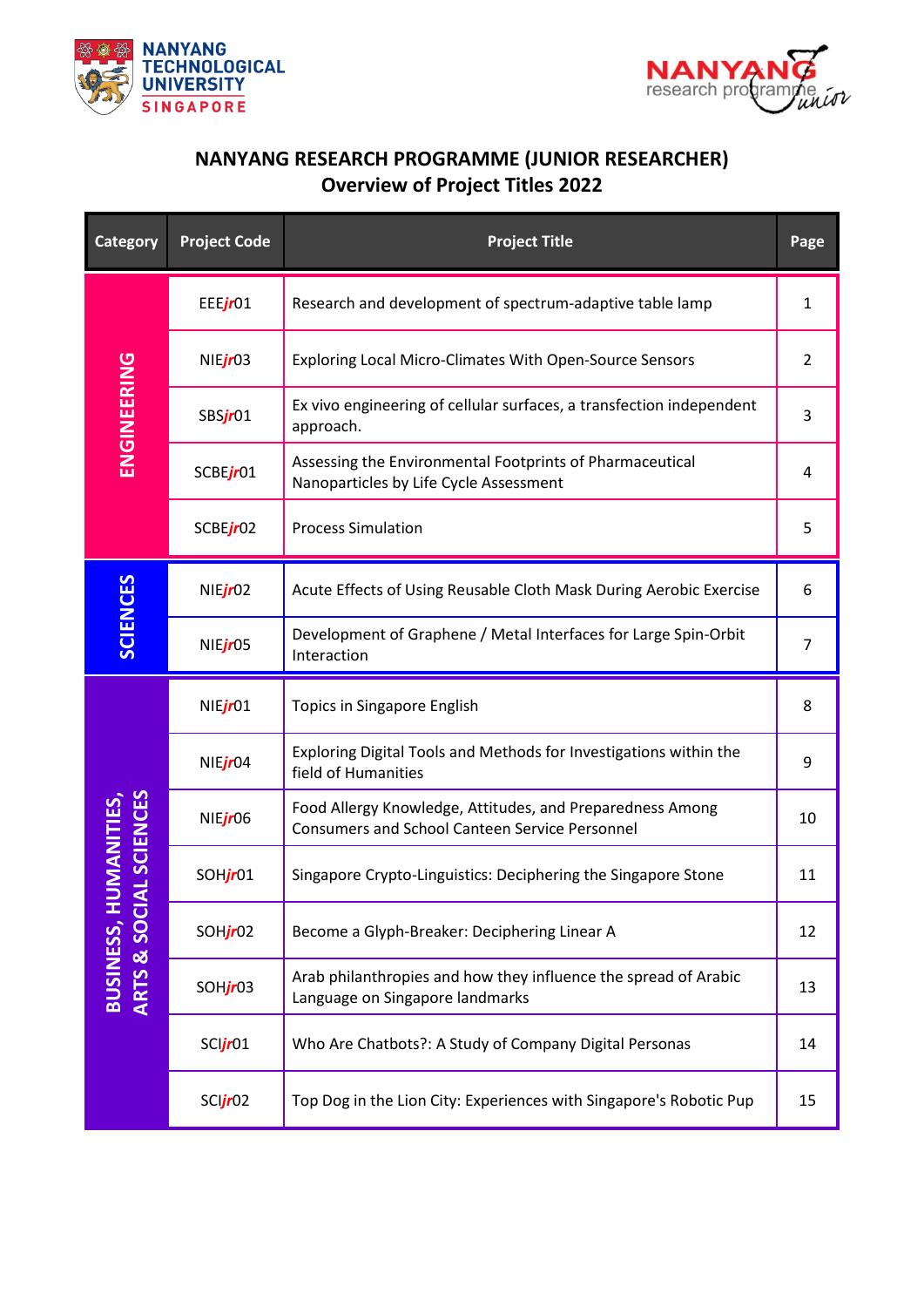



| EEEjr01                   |                                                                                                                                                                                                                                                                                                                                                                                                                                                                                                                                                                                                                                                                                                                                                                                                |
|---------------------------|------------------------------------------------------------------------------------------------------------------------------------------------------------------------------------------------------------------------------------------------------------------------------------------------------------------------------------------------------------------------------------------------------------------------------------------------------------------------------------------------------------------------------------------------------------------------------------------------------------------------------------------------------------------------------------------------------------------------------------------------------------------------------------------------|
| <b>Title</b>              | Research and development of spectrum-adaptive table lamp                                                                                                                                                                                                                                                                                                                                                                                                                                                                                                                                                                                                                                                                                                                                       |
| <b>Description</b>        | Table lamps currently in the market could have warm or cold white light. Users will<br>choose the one which is suitable for them. However, users typically do not know the<br>scientific reasons for their choice. In fact, our eyes have been evolved to adapt to<br>sunlight, which changes from dawn to dusk with various light spectrum from warm<br>to cool white light. The project will do research on the sunlight spectrum through<br>the day and build the table lamp with a tunable spectrum that can change the<br>spectrum according to the user's need or following the sunlight so that users have a<br>feeling of outdoor light.<br>Students will not only learn about the sunlight spectrum but also control the light<br>with a simple microcontroller (Arduino) and coding. |
| College / School          | School of Electrical & Electronic Engineering                                                                                                                                                                                                                                                                                                                                                                                                                                                                                                                                                                                                                                                                                                                                                  |
| <b>Target Group</b>       | Sec 3 / Year 3 and Year 4                                                                                                                                                                                                                                                                                                                                                                                                                                                                                                                                                                                                                                                                                                                                                                      |
| <b>Group Size</b>         | Pair                                                                                                                                                                                                                                                                                                                                                                                                                                                                                                                                                                                                                                                                                                                                                                                           |
| <b>Specific Knowledge</b> | <b>NIL</b>                                                                                                                                                                                                                                                                                                                                                                                                                                                                                                                                                                                                                                                                                                                                                                                     |
| <b>Other Requirements</b> | <b>NIL</b>                                                                                                                                                                                                                                                                                                                                                                                                                                                                                                                                                                                                                                                                                                                                                                                     |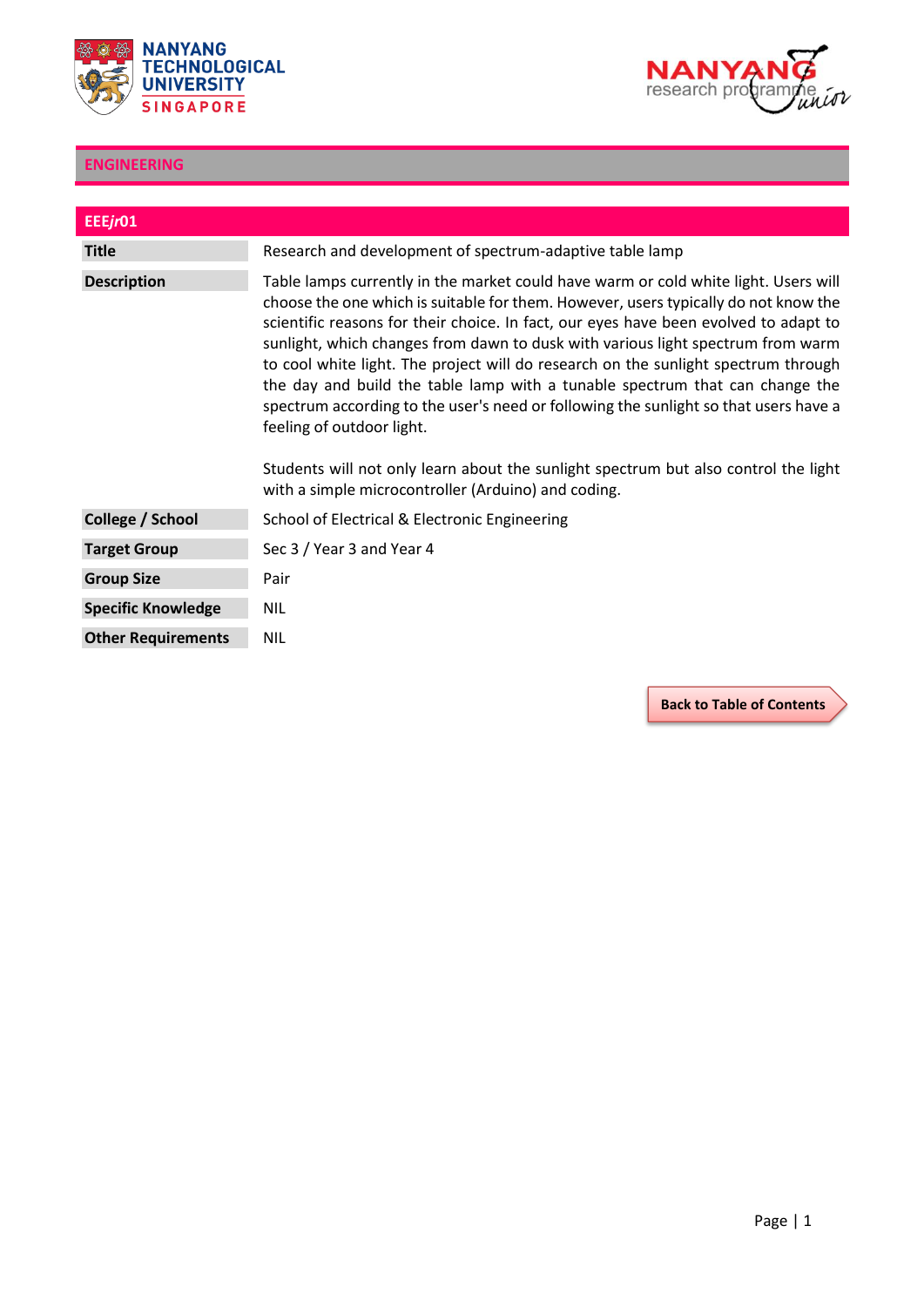



| NIEjr03                   |                                                                                                                                                                                                                                                                                                                                                                                                                                                                                                                                                                                                                                                                                                                                                                                                                                                                                                                                                                                                                                                                                                                                                                                                                                                                                        |
|---------------------------|----------------------------------------------------------------------------------------------------------------------------------------------------------------------------------------------------------------------------------------------------------------------------------------------------------------------------------------------------------------------------------------------------------------------------------------------------------------------------------------------------------------------------------------------------------------------------------------------------------------------------------------------------------------------------------------------------------------------------------------------------------------------------------------------------------------------------------------------------------------------------------------------------------------------------------------------------------------------------------------------------------------------------------------------------------------------------------------------------------------------------------------------------------------------------------------------------------------------------------------------------------------------------------------|
| <b>Title</b>              | Exploring Local Micro-Climates With Open-Source Sensors                                                                                                                                                                                                                                                                                                                                                                                                                                                                                                                                                                                                                                                                                                                                                                                                                                                                                                                                                                                                                                                                                                                                                                                                                                |
| <b>Description</b>        | You will be using open-source environmental sensors (based on Arduinos) to build<br>a dataset of the microclimate around your home, over a period of time spanning the<br>duration of the project. You and your team-mate will use the datasets to compare<br>the microclimate from your two respective sites, and make reasoned inferences and<br>analyses regarding the variation in the patterns of the data observed. The sensors<br>can be configured to measure variables such as light, temperature, and humidity.<br>They can be self powered and can be configured to run-off regular handphone<br>battery-pack chargers. For extension activities, you and your team-mate could<br>explore modifying and customising the sensors, and / or modifying the source code,<br>and / or thinking about different ways of housing the sensors and weatherproofing<br>them, possibly using fabricated parts which you yourselves design. You will come<br>away with a more informed understanding of how and why microclimate varies over<br>time, using empirical data gathered from your respective local (home)<br>environments. Your study can contribute to wider datasets which the research team<br>are already building in Singapore as well as in other countries in ASEAN. |
| College / School          | National Institute of Education                                                                                                                                                                                                                                                                                                                                                                                                                                                                                                                                                                                                                                                                                                                                                                                                                                                                                                                                                                                                                                                                                                                                                                                                                                                        |
| <b>Target Group</b>       | Sec 3 / Year 3 and Year 4                                                                                                                                                                                                                                                                                                                                                                                                                                                                                                                                                                                                                                                                                                                                                                                                                                                                                                                                                                                                                                                                                                                                                                                                                                                              |
| <b>Group Size</b>         | Pair                                                                                                                                                                                                                                                                                                                                                                                                                                                                                                                                                                                                                                                                                                                                                                                                                                                                                                                                                                                                                                                                                                                                                                                                                                                                                   |
| <b>Specific Knowledge</b> | <b>NIL</b>                                                                                                                                                                                                                                                                                                                                                                                                                                                                                                                                                                                                                                                                                                                                                                                                                                                                                                                                                                                                                                                                                                                                                                                                                                                                             |
| <b>Other Requirements</b> | You should be prepared to analyse the data you generate using freely available<br>statistical tools found online, as part of your final report and presentation.                                                                                                                                                                                                                                                                                                                                                                                                                                                                                                                                                                                                                                                                                                                                                                                                                                                                                                                                                                                                                                                                                                                       |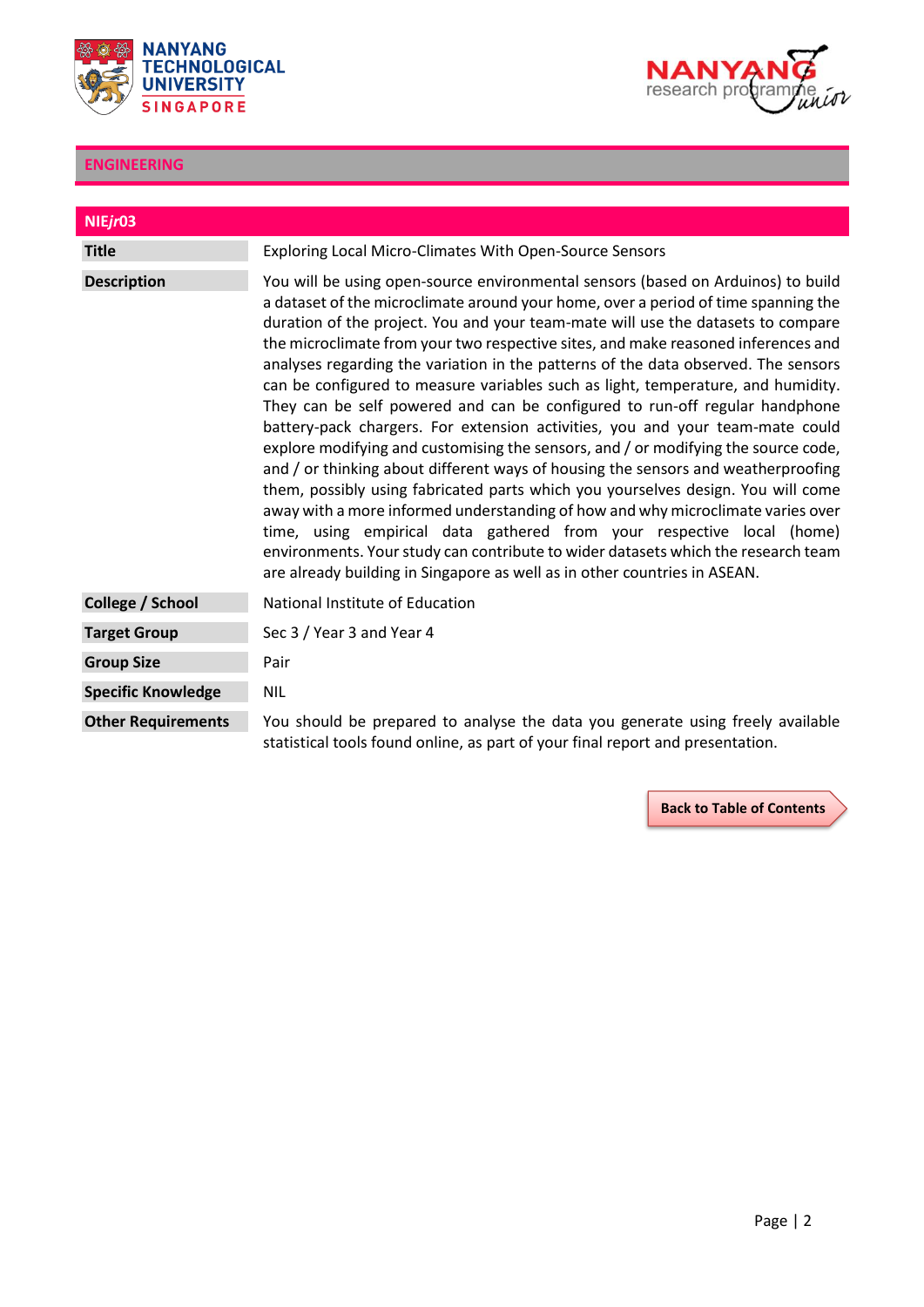



| SBSjr01                   |                                                                                                                                                                                                                                                                                                                                                                                                                                                                                                                                                                                                                                                                                                                                                                                                                 |
|---------------------------|-----------------------------------------------------------------------------------------------------------------------------------------------------------------------------------------------------------------------------------------------------------------------------------------------------------------------------------------------------------------------------------------------------------------------------------------------------------------------------------------------------------------------------------------------------------------------------------------------------------------------------------------------------------------------------------------------------------------------------------------------------------------------------------------------------------------|
| <b>Title</b>              | Ex vivo engineering of cellular surfaces, a transfection independent approach                                                                                                                                                                                                                                                                                                                                                                                                                                                                                                                                                                                                                                                                                                                                   |
| <b>Description</b>        | The identity of mammalian cells is commonly defined by their appearances or the<br>types of surface receptors they present. In the meantime, cells also constantly<br>undergo transformation and such that receptor expression profiles would morph<br>into distinct profiles over time. Such surface receptor profiles are often considered<br>as signatures of different cells types, and hallmarks of immune cell differentiation<br>and development/activation stages. Harnessing this surface receptor distribution<br>would be a convenient method to optimize cell based immuno-therapy. Engineered<br>cells with more stable surface receptor profiles, or with enhanced presentation of<br>functional groups would possess the ideal activities to facilitate research and<br>biomedical applications. |
|                           | In this project, the students would work with an experienced research fellow to<br>optimize and/or co-develop an engineering protocol to modify surface receptors,<br>using enzymatic approaches.<br>Type of lab work involved:                                                                                                                                                                                                                                                                                                                                                                                                                                                                                                                                                                                 |
|                           | 1. Planning and molecular cloning.<br>2. Biochemistry                                                                                                                                                                                                                                                                                                                                                                                                                                                                                                                                                                                                                                                                                                                                                           |
|                           | 3. Structural Biology                                                                                                                                                                                                                                                                                                                                                                                                                                                                                                                                                                                                                                                                                                                                                                                           |
|                           | 4. Cell biology, immune activation assays.                                                                                                                                                                                                                                                                                                                                                                                                                                                                                                                                                                                                                                                                                                                                                                      |
|                           | No chemical hazard, no pathogens.                                                                                                                                                                                                                                                                                                                                                                                                                                                                                                                                                                                                                                                                                                                                                                               |
| College / School          | <b>School of Biological Sciences</b>                                                                                                                                                                                                                                                                                                                                                                                                                                                                                                                                                                                                                                                                                                                                                                            |
| <b>Target Group</b>       | Sec 3 / Year 3 and Year 4                                                                                                                                                                                                                                                                                                                                                                                                                                                                                                                                                                                                                                                                                                                                                                                       |
| <b>Group Size</b>         | Pair                                                                                                                                                                                                                                                                                                                                                                                                                                                                                                                                                                                                                                                                                                                                                                                                            |
| <b>Specific Knowledge</b> | This is a suitable beginner's biology project for High school students who have a firm<br>Math background.                                                                                                                                                                                                                                                                                                                                                                                                                                                                                                                                                                                                                                                                                                      |
| <b>Other Requirements</b> | <b>NIL</b>                                                                                                                                                                                                                                                                                                                                                                                                                                                                                                                                                                                                                                                                                                                                                                                                      |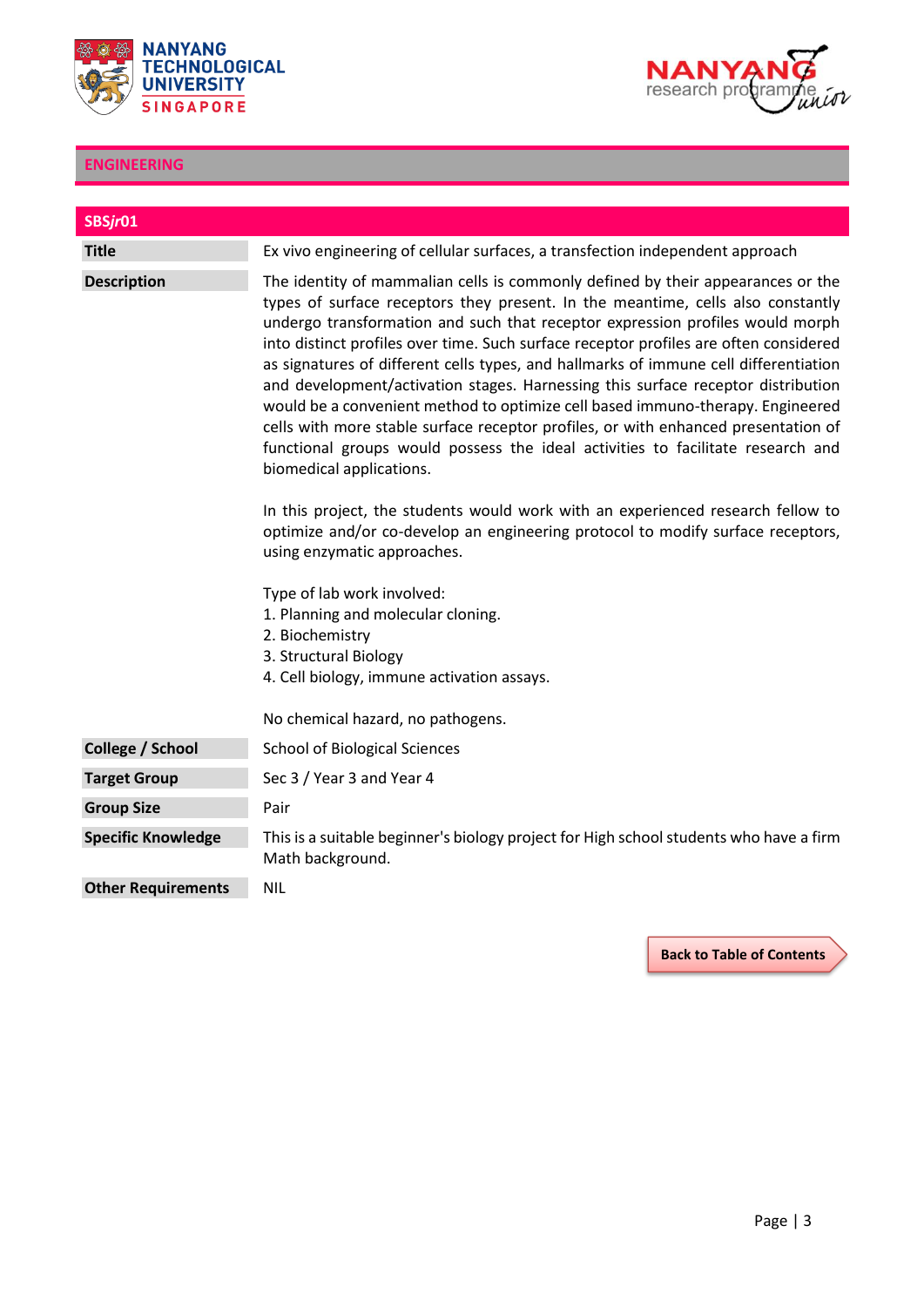



| SCBEjr01                  |                                                                                                                                                                                                                                                                                                                                                                                                                                                                                                                                                                                                                                                                                                                                                                                                                                                                                                                                                                                                                                                                                                                              |
|---------------------------|------------------------------------------------------------------------------------------------------------------------------------------------------------------------------------------------------------------------------------------------------------------------------------------------------------------------------------------------------------------------------------------------------------------------------------------------------------------------------------------------------------------------------------------------------------------------------------------------------------------------------------------------------------------------------------------------------------------------------------------------------------------------------------------------------------------------------------------------------------------------------------------------------------------------------------------------------------------------------------------------------------------------------------------------------------------------------------------------------------------------------|
| <b>Title</b>              | Assessing the Environmental Footprints of Pharmaceutical Nanoparticles by Life<br><b>Cycle Assessment</b>                                                                                                                                                                                                                                                                                                                                                                                                                                                                                                                                                                                                                                                                                                                                                                                                                                                                                                                                                                                                                    |
| <b>Description</b>        | Nanoparticles of active pharmaceutical ingredients (API) have emerged as an<br>effective strategy to enhance the systemic bioavailability of poorly soluble drugs.<br>This is attributed to the fast dissolution rate afforded by the large specific surface<br>area of nanoparticles. The high bioavailability translates to lower dosage<br>requirement compared to the conventional drug formulation by microcrystalline<br>drug particles. The lower dosage requirement also means less drug products need<br>to be produced and less drug is wasted after administration (as most of it will be<br>absorbed by the patient's body), thus smaller environmental footprints from the<br>manufacturing. However, the production of API nanoparticles is time-consuming<br>and energy-intensive process by size reduction by milling or high-pressure<br>homogenisation. This leads to large environmental footprints from the<br>manufacturing.<br>In this project, we would like to answer the research question whether the smaller<br>footprints afforded by the higher solubility of API nanoparticles are adequate to |
|                           | overcome the larger footprint in their production step? The students will learn how<br>to carry out basic principles of Life Cycle Assessment (LCA) analysis to answer this<br>research question. Students with great interests in medicinal chemistry and<br>mathematics are encouraged to participate.                                                                                                                                                                                                                                                                                                                                                                                                                                                                                                                                                                                                                                                                                                                                                                                                                     |
| College / School          | School of Chemical & Biomedical Engineering                                                                                                                                                                                                                                                                                                                                                                                                                                                                                                                                                                                                                                                                                                                                                                                                                                                                                                                                                                                                                                                                                  |
| <b>Target Group</b>       | Sec 3 / Year 3 and Year 4                                                                                                                                                                                                                                                                                                                                                                                                                                                                                                                                                                                                                                                                                                                                                                                                                                                                                                                                                                                                                                                                                                    |
| <b>Group Size</b>         | Pair                                                                                                                                                                                                                                                                                                                                                                                                                                                                                                                                                                                                                                                                                                                                                                                                                                                                                                                                                                                                                                                                                                                         |
| <b>Specific Knowledge</b> | <b>Basic Chemistry</b>                                                                                                                                                                                                                                                                                                                                                                                                                                                                                                                                                                                                                                                                                                                                                                                                                                                                                                                                                                                                                                                                                                       |
| <b>Other Requirements</b> | <b>NIL</b>                                                                                                                                                                                                                                                                                                                                                                                                                                                                                                                                                                                                                                                                                                                                                                                                                                                                                                                                                                                                                                                                                                                   |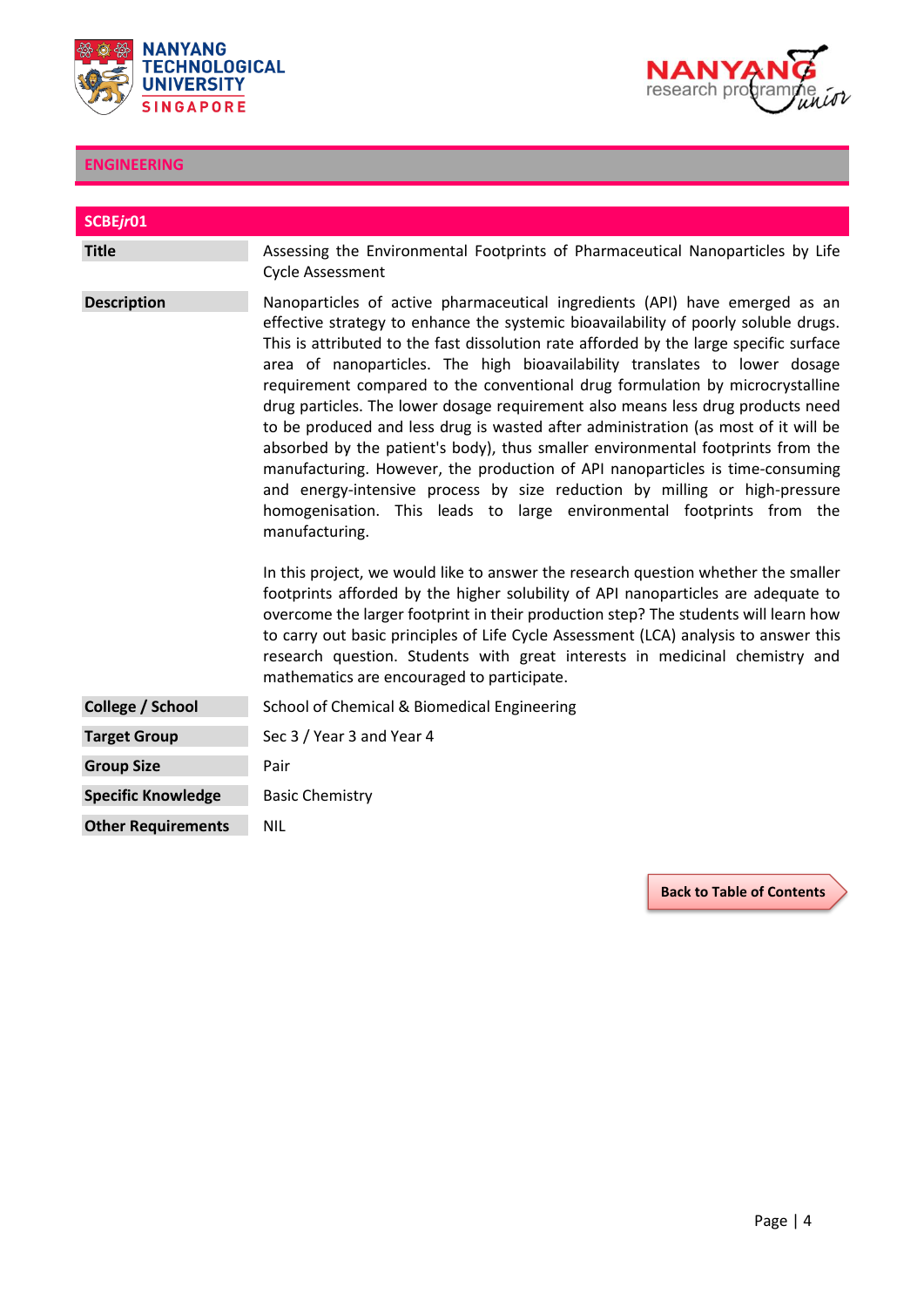



| SCBEjr02                  |                                                                                                                                                                                                                                                                                                                                                                                                                                                                                                                                                |
|---------------------------|------------------------------------------------------------------------------------------------------------------------------------------------------------------------------------------------------------------------------------------------------------------------------------------------------------------------------------------------------------------------------------------------------------------------------------------------------------------------------------------------------------------------------------------------|
| <b>Title</b>              | <b>Process Simulation</b>                                                                                                                                                                                                                                                                                                                                                                                                                                                                                                                      |
| <b>Description</b>        | Chemical engineering is not just about experiments, but also about playing with<br>simulation software. In this project, we shall look into various parts of the chemical<br>plant. We shall employ the Aspen HYSYS modelling platform - a user-friendly and<br>exciting tool - to simulate and understand the operation of different operations of<br>chemical plants. The aim of this project is to give students a light appreciation of<br>some core chemical engineering fundamentals with the aid of typically used<br>simulation tools. |
| College / School          | School of Chemical & Biomedical Engineering                                                                                                                                                                                                                                                                                                                                                                                                                                                                                                    |
| <b>Target Group</b>       | Sec 3 / Year 3 and Year 4                                                                                                                                                                                                                                                                                                                                                                                                                                                                                                                      |
| <b>Group Size</b>         | Pair                                                                                                                                                                                                                                                                                                                                                                                                                                                                                                                                           |
| <b>Specific Knowledge</b> | Students will be doing modelling.                                                                                                                                                                                                                                                                                                                                                                                                                                                                                                              |
| <b>Other Requirements</b> | NIL                                                                                                                                                                                                                                                                                                                                                                                                                                                                                                                                            |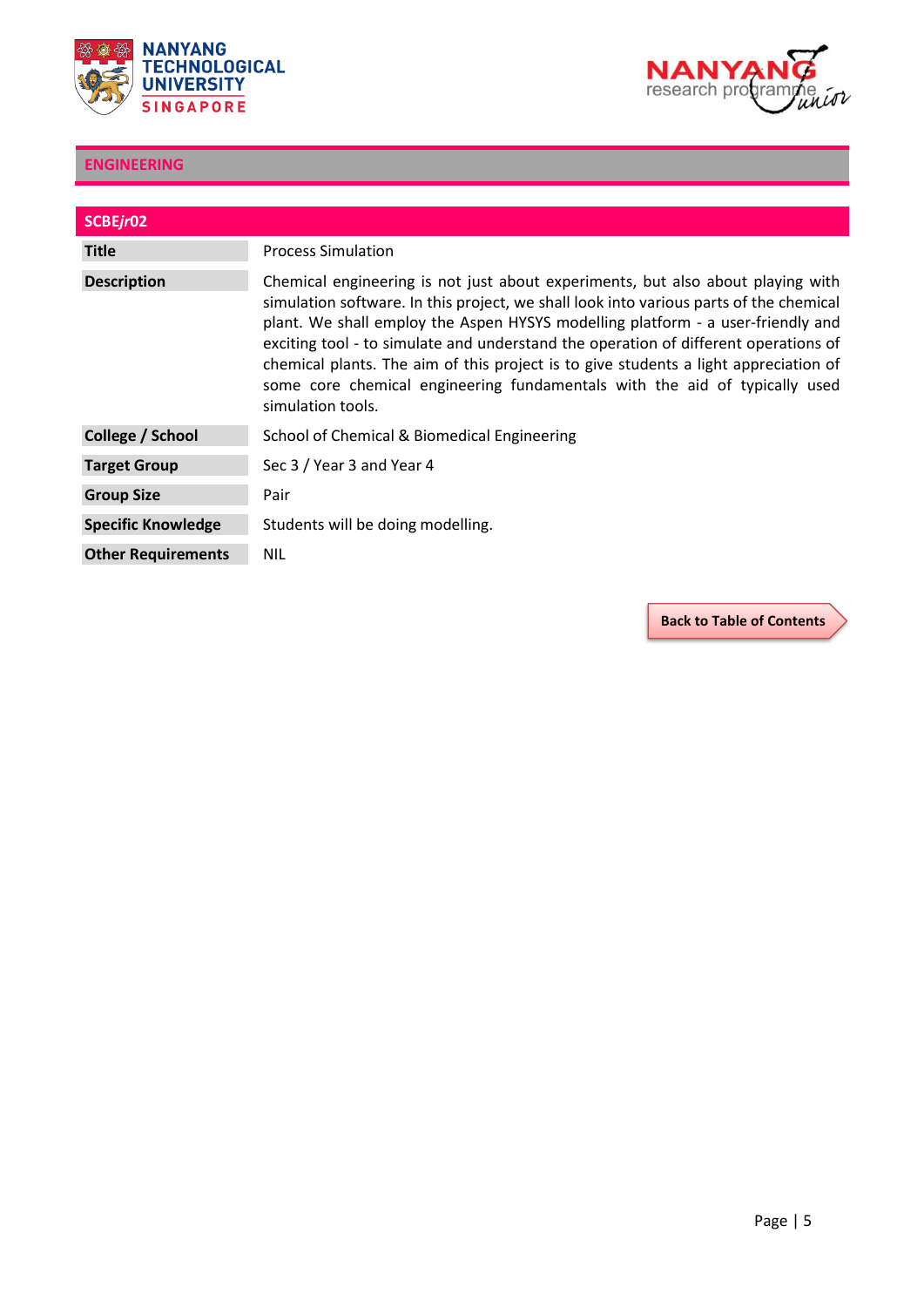



# **SCIENCES**

| NIEjr02                   |                                                                                                                                                                                                                                                                                                                                                                                                                                                                                                                                                                                                                                                                                                                                                                                                                                                                                                                                                                                                                                                                                                                                                                                                                                                                                                                                                                                                                                                                                                                                                                                                                                                                                                           |
|---------------------------|-----------------------------------------------------------------------------------------------------------------------------------------------------------------------------------------------------------------------------------------------------------------------------------------------------------------------------------------------------------------------------------------------------------------------------------------------------------------------------------------------------------------------------------------------------------------------------------------------------------------------------------------------------------------------------------------------------------------------------------------------------------------------------------------------------------------------------------------------------------------------------------------------------------------------------------------------------------------------------------------------------------------------------------------------------------------------------------------------------------------------------------------------------------------------------------------------------------------------------------------------------------------------------------------------------------------------------------------------------------------------------------------------------------------------------------------------------------------------------------------------------------------------------------------------------------------------------------------------------------------------------------------------------------------------------------------------------------|
| <b>Title</b>              | Acute Effects of Using Reusable Cloth Mask During Aerobic Exercise                                                                                                                                                                                                                                                                                                                                                                                                                                                                                                                                                                                                                                                                                                                                                                                                                                                                                                                                                                                                                                                                                                                                                                                                                                                                                                                                                                                                                                                                                                                                                                                                                                        |
| <b>Description</b>        | As Coronavirus Disease 2019 evolves to become an epidemic and the future of mask<br>wearing activities is unknown, understanding the physiological effect and exercise<br>performance with reusable cloth mask (RCM) is essential. It is hypothesized that<br>RCM impedes airflow transmission between environment and user, hence a<br>negative impact on the ventilatory breakpoint (Vpt) and physiological variables (i.e.<br>blood lactate, heart rate and oxygen consumption). However, the understanding is<br>not concrete and many other studies conducted on surgical mask shows conflicting<br>results. There are three objectives to the study: 1) To investigate the physiological<br>effects of reusable cloth mask (RCM) worn during exercise, 2) To investigate the<br>perceived exertion level and perceptual discomfort of RCM during aerobic exercise,<br>and 3) to determine the appropriate exercise intensity level while wearing a RCM<br>during exercise for healthy adults. The study will look into the physiological makers,<br>perceptual mask discomfort, and rate of perceived exertion during aerobic exercise.<br>The study adopts a randomized crossover counterbalanced experimental design. All<br>participants will be randomly assigned into the experimental (with RCM) or control<br>group (without RCM) and the changeover will take place in the following week. A<br>submaximal graded exercise treadmill protocol will be used to conduct the<br>experiment where the ventilatory breakpoint will be identified. The protocol<br>requires participants to run and rest for four minutes each, on an alternate basis<br>until volitional exhaustion is achieved. |
| College / School          | National Institute of Education                                                                                                                                                                                                                                                                                                                                                                                                                                                                                                                                                                                                                                                                                                                                                                                                                                                                                                                                                                                                                                                                                                                                                                                                                                                                                                                                                                                                                                                                                                                                                                                                                                                                           |
| <b>Target Group</b>       | Sec 3 / Year 3 and Year 4                                                                                                                                                                                                                                                                                                                                                                                                                                                                                                                                                                                                                                                                                                                                                                                                                                                                                                                                                                                                                                                                                                                                                                                                                                                                                                                                                                                                                                                                                                                                                                                                                                                                                 |
| <b>Group Size</b>         | Pair                                                                                                                                                                                                                                                                                                                                                                                                                                                                                                                                                                                                                                                                                                                                                                                                                                                                                                                                                                                                                                                                                                                                                                                                                                                                                                                                                                                                                                                                                                                                                                                                                                                                                                      |
| <b>Specific Knowledge</b> | 1) Communication skills<br>2) Attention to details<br>3) Adhere to protocols and guidelines for safe procedures in laboratory<br>4) Positive learning attitude and open mind<br>5) Basic understanding of human anatomy, circulatory and respiratory systems,<br>effect of exercise and training                                                                                                                                                                                                                                                                                                                                                                                                                                                                                                                                                                                                                                                                                                                                                                                                                                                                                                                                                                                                                                                                                                                                                                                                                                                                                                                                                                                                          |
| <b>Other Requirements</b> | <b>NIL</b>                                                                                                                                                                                                                                                                                                                                                                                                                                                                                                                                                                                                                                                                                                                                                                                                                                                                                                                                                                                                                                                                                                                                                                                                                                                                                                                                                                                                                                                                                                                                                                                                                                                                                                |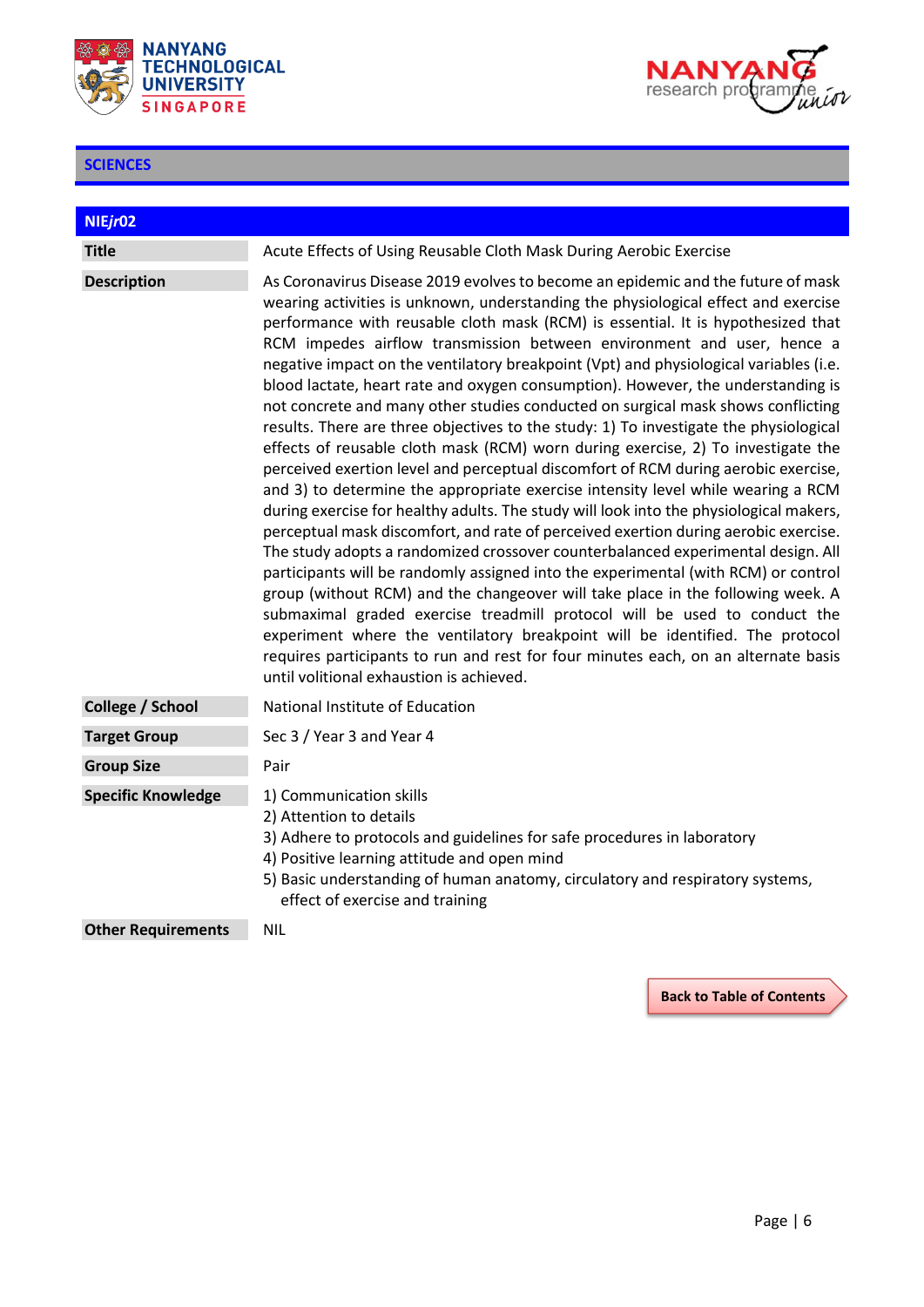



## **SCIENCES**

| NIEjr05                   |                                                                                                                                                                                                                                                                                                                                                                                                                                                                                                                                                                                                                                                                                                                                                                                                                                                                                                                                                                                                                                                                                                                                                                                                                                                                                                                                                                                                               |
|---------------------------|---------------------------------------------------------------------------------------------------------------------------------------------------------------------------------------------------------------------------------------------------------------------------------------------------------------------------------------------------------------------------------------------------------------------------------------------------------------------------------------------------------------------------------------------------------------------------------------------------------------------------------------------------------------------------------------------------------------------------------------------------------------------------------------------------------------------------------------------------------------------------------------------------------------------------------------------------------------------------------------------------------------------------------------------------------------------------------------------------------------------------------------------------------------------------------------------------------------------------------------------------------------------------------------------------------------------------------------------------------------------------------------------------------------|
| <b>Title</b>              | Development of Graphene / Metal Interfaces for Large Spin-Orbit Interaction                                                                                                                                                                                                                                                                                                                                                                                                                                                                                                                                                                                                                                                                                                                                                                                                                                                                                                                                                                                                                                                                                                                                                                                                                                                                                                                                   |
| <b>Description</b>        | Spintronics (means spin+electronics) deals with the spin of electron for the<br>development of futuristic logic and memory devices with ultra-high speed and high<br>storage capacity. To achieve futuristic spintronics devices, high spin current to<br>charge current and charge current to spin current inter-conversion efficiency is<br>need. Till date, maximum inter-conversion efficiency is reported to be 33% in<br>tungsten and need to be improved to realize spin devices for practical applications.<br>To enhance this inter-conversion efficiency, system with large and tunable spin-orbit<br>interactions is required. In the present proposal, we propose a 2 dimensional<br>graphene/metal interface which can result in the large spin orbit interaction due to<br>the presence of free electron in the graphene and difference in the chemical<br>potential at the metal-graphene interfaces. Hence, in the present proposed<br>research, graphene interfacing with metal is opted to develop new cost effective<br>and non-toxic high spin orbit materials. Approach can help in the progress of the<br>spin-orbit engineering to achieve large charge to spin conversion efficiency which is<br>highly desired to accelerate this emerging field of research and application. The<br>proposed research not only places an academic impact but also create a<br>technological impact. |
| College / School          | National Institute of Education                                                                                                                                                                                                                                                                                                                                                                                                                                                                                                                                                                                                                                                                                                                                                                                                                                                                                                                                                                                                                                                                                                                                                                                                                                                                                                                                                                               |
| <b>Target Group</b>       | Sec 3 / Year 3 and Year 4                                                                                                                                                                                                                                                                                                                                                                                                                                                                                                                                                                                                                                                                                                                                                                                                                                                                                                                                                                                                                                                                                                                                                                                                                                                                                                                                                                                     |
| <b>Group Size</b>         | Pair                                                                                                                                                                                                                                                                                                                                                                                                                                                                                                                                                                                                                                                                                                                                                                                                                                                                                                                                                                                                                                                                                                                                                                                                                                                                                                                                                                                                          |
| <b>Specific Knowledge</b> | Good hands-on experimental science and keen to learn basic Physics and Chemistry.                                                                                                                                                                                                                                                                                                                                                                                                                                                                                                                                                                                                                                                                                                                                                                                                                                                                                                                                                                                                                                                                                                                                                                                                                                                                                                                             |
| <b>Other Requirements</b> | <b>NIL</b>                                                                                                                                                                                                                                                                                                                                                                                                                                                                                                                                                                                                                                                                                                                                                                                                                                                                                                                                                                                                                                                                                                                                                                                                                                                                                                                                                                                                    |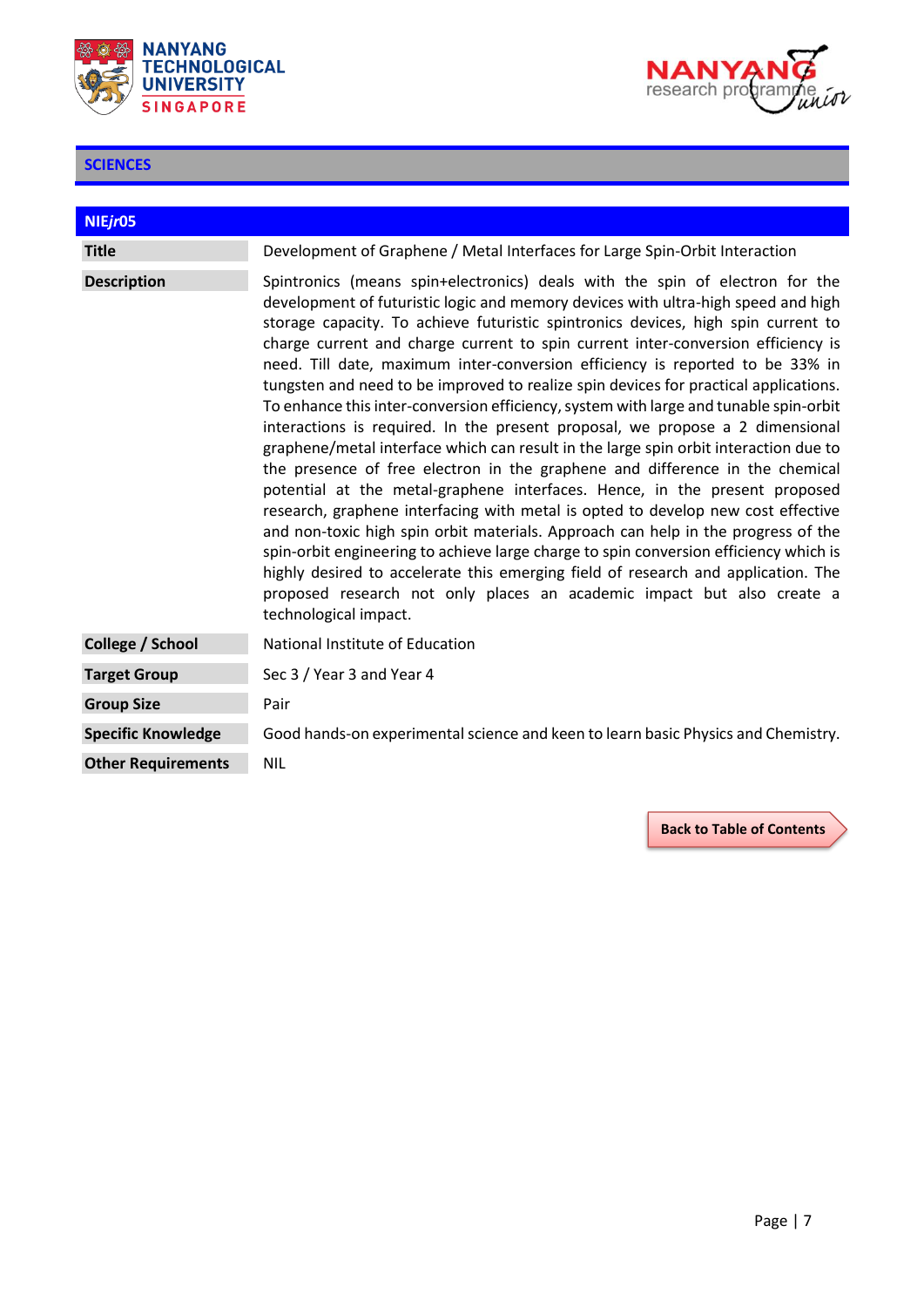



| NIEjr01                   |                                                                                                                                                                                                                                                                                                                                                                                                                                                                                                                                                                                                                                                               |
|---------------------------|---------------------------------------------------------------------------------------------------------------------------------------------------------------------------------------------------------------------------------------------------------------------------------------------------------------------------------------------------------------------------------------------------------------------------------------------------------------------------------------------------------------------------------------------------------------------------------------------------------------------------------------------------------------|
| <b>Title</b>              | Topics in Singapore English                                                                                                                                                                                                                                                                                                                                                                                                                                                                                                                                                                                                                                   |
| <b>Description</b>        | For this project, we will work on natural language data from Colloquial Singapore<br>English (otherwise known as Singlish). Data will either be collected through<br>elicitation/production tasks, designed experiments, or from existing corpora/data<br>sets. Singapore English is a contact variety of English with several unique features.<br>The specific aspect of Singapore English, as well as how the data is analysed will<br>depend on the linguistic subfield of your choice: syntax (structure),<br>semantics/pragmatics (meaning), or phonology/phonetics (sound). I am fine with<br>adopting whatever linguistic framework you prefer to use. |
| College / School          | National Institute of Education                                                                                                                                                                                                                                                                                                                                                                                                                                                                                                                                                                                                                               |
| <b>Target Group</b>       | Sec 3 / Year 3 and Year 4                                                                                                                                                                                                                                                                                                                                                                                                                                                                                                                                                                                                                                     |
| <b>Group Size</b>         | Pair                                                                                                                                                                                                                                                                                                                                                                                                                                                                                                                                                                                                                                                          |
| <b>Specific Knowledge</b> | Native speaker of Singapore English, or have easy access to one.<br>Good intuition, interest and curiosity in the way language is produced and<br>processed.                                                                                                                                                                                                                                                                                                                                                                                                                                                                                                  |
| <b>Other Requirements</b> | <b>NIL</b>                                                                                                                                                                                                                                                                                                                                                                                                                                                                                                                                                                                                                                                    |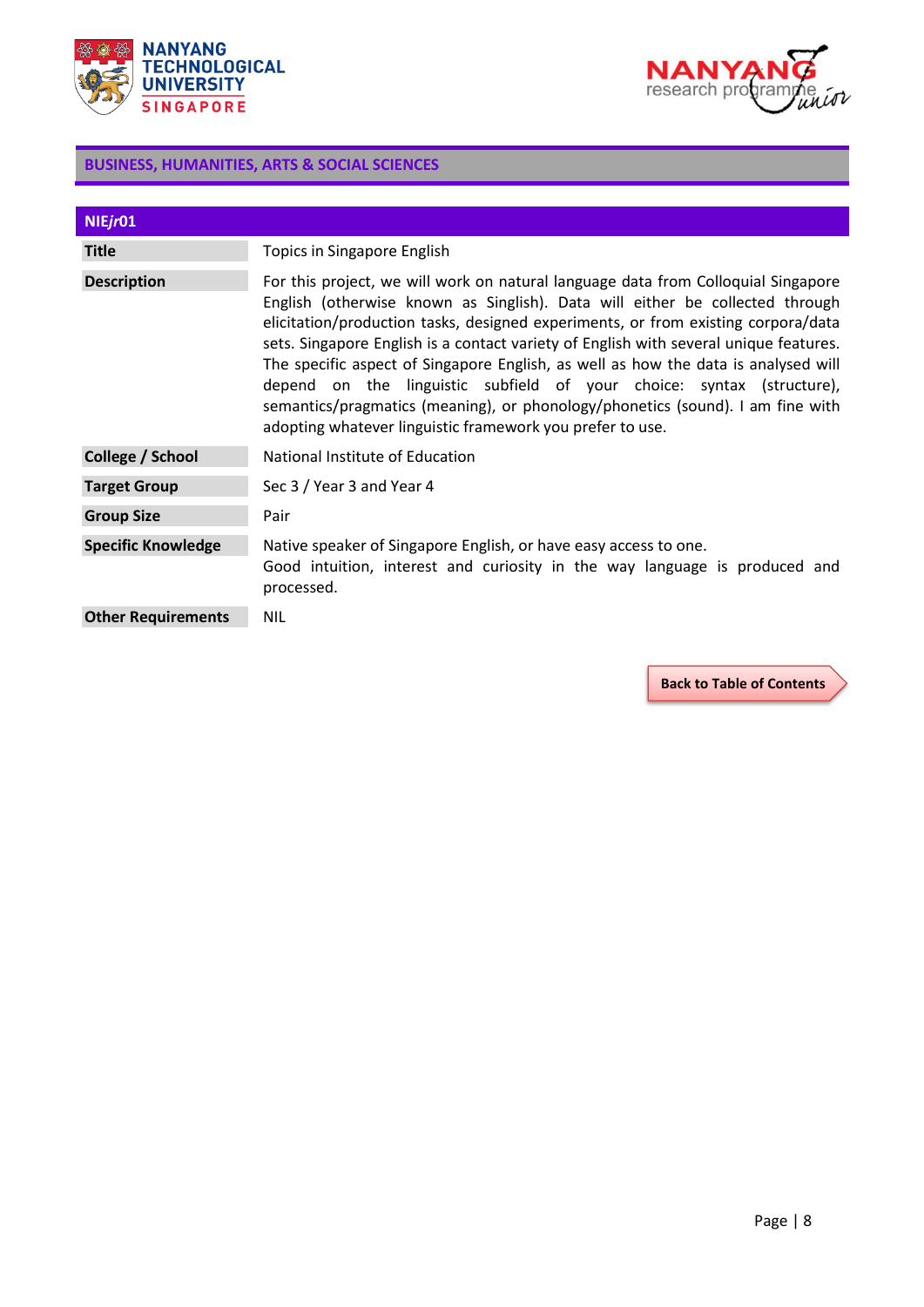



| NIEjr04                   |                                                                                                                                                                                                                                                                                                                                                                                                                                                                                 |
|---------------------------|---------------------------------------------------------------------------------------------------------------------------------------------------------------------------------------------------------------------------------------------------------------------------------------------------------------------------------------------------------------------------------------------------------------------------------------------------------------------------------|
| <b>Title</b>              | Exploring Digital Tools and Methods for Investigations within the field of Humanities                                                                                                                                                                                                                                                                                                                                                                                           |
| <b>Description</b>        | In this project, you will learn how to use digital tools and methodologies to<br>investigate a Humanities-related topic of your choice. The field of Digital Humanities<br>is broad, so potential projects might involve (though are not limited to) using text<br>mining tools to analyse historical texts, using Geographical Information Systems<br>(GIS) to analyse maps, or using network analysis to analyse relationships between<br>characters in a work of literature. |
|                           | You will be guided through the design of a project, which will be crafted to align with<br>your own interests as feasibly possible. As such, you will come away with a deeper<br>understanding of how digital tools can be used to analyse and interpret data within<br>your chosen Humanities topic.                                                                                                                                                                           |
| College / School          | National Institute of Education                                                                                                                                                                                                                                                                                                                                                                                                                                                 |
| <b>Target Group</b>       | Sec 3 / Year 3 and Year 4                                                                                                                                                                                                                                                                                                                                                                                                                                                       |
| <b>Group Size</b>         | Pair                                                                                                                                                                                                                                                                                                                                                                                                                                                                            |
| <b>Specific Knowledge</b> | <b>NIL</b>                                                                                                                                                                                                                                                                                                                                                                                                                                                                      |
| <b>Other Requirements</b> | <b>NIL</b>                                                                                                                                                                                                                                                                                                                                                                                                                                                                      |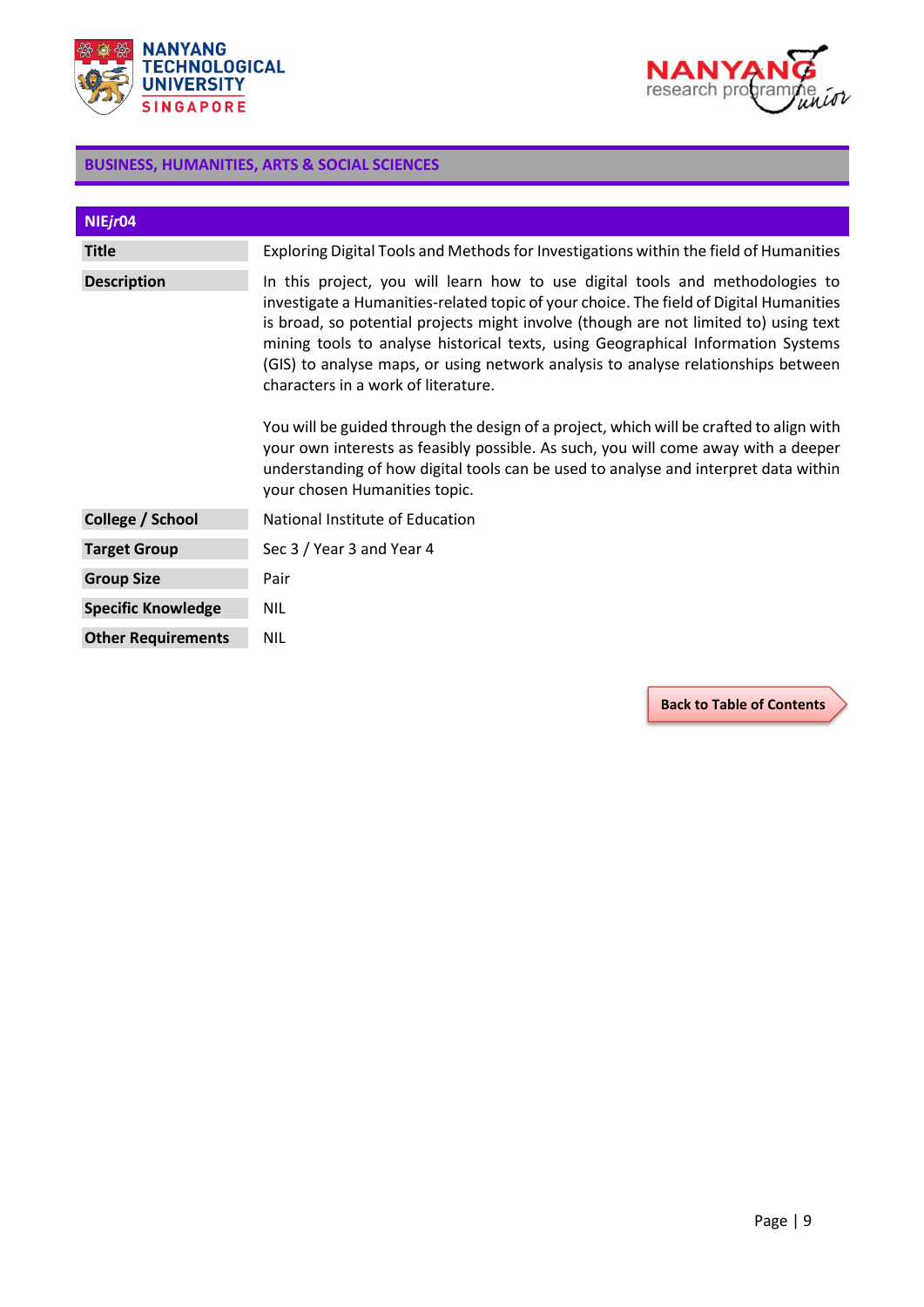



| NIEjr06                   |                                                                                                                                                                                                                                                                                                                                                                                                                                                                                                                                                                                                                                                                                       |
|---------------------------|---------------------------------------------------------------------------------------------------------------------------------------------------------------------------------------------------------------------------------------------------------------------------------------------------------------------------------------------------------------------------------------------------------------------------------------------------------------------------------------------------------------------------------------------------------------------------------------------------------------------------------------------------------------------------------------|
| <b>Title</b>              | Food Allergy Knowledge, Attitudes, and Preparedness Among Consumers and<br>School Canteen Service Personnel                                                                                                                                                                                                                                                                                                                                                                                                                                                                                                                                                                           |
| <b>Description</b>        | Allergies to food is a common occurrence, yet consumers with allergies often react<br>adversely after consuming certain foods because they were not aware of the<br>ingredients used to make the food product. Therefore it is pertinent that food<br>service providers have the knowledge on common food allergen. Food products sold<br>off the shelves should also include warnings of potential allergens. This research<br>aims to determine the knowledge/awareness of food allergens among front of the<br>house (FOH) workers, as well as consumers. Data collected will be useful in designing<br>initiatives/programmes that can help the food industry and general public. |
| College / School          | National Institute of Education                                                                                                                                                                                                                                                                                                                                                                                                                                                                                                                                                                                                                                                       |
| <b>Target Group</b>       | Sec 3 / Year 3 and Year 4                                                                                                                                                                                                                                                                                                                                                                                                                                                                                                                                                                                                                                                             |
| <b>Group Size</b>         | Pair                                                                                                                                                                                                                                                                                                                                                                                                                                                                                                                                                                                                                                                                                  |
| <b>Specific Knowledge</b> | <b>NIL</b>                                                                                                                                                                                                                                                                                                                                                                                                                                                                                                                                                                                                                                                                            |
| <b>Other Requirements</b> | <b>NIL</b>                                                                                                                                                                                                                                                                                                                                                                                                                                                                                                                                                                                                                                                                            |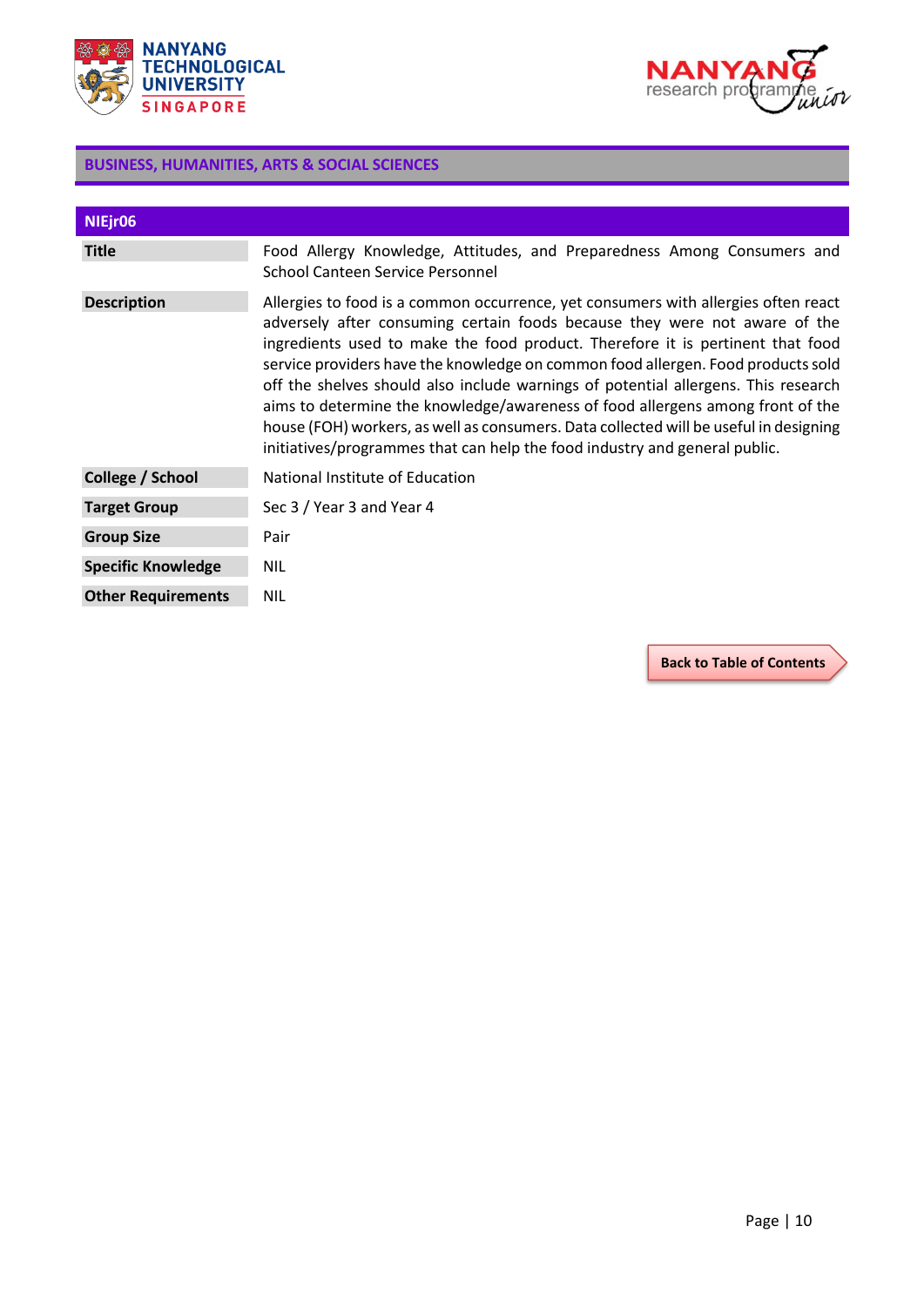



| SOHjr01                   |                                                                                                                                                                                                                                                                                                                                                                                                                                                                                                                                                                                                                                                                                                                                                                                                                                                                                                                                                                                                                                                                                                                                                                                                         |
|---------------------------|---------------------------------------------------------------------------------------------------------------------------------------------------------------------------------------------------------------------------------------------------------------------------------------------------------------------------------------------------------------------------------------------------------------------------------------------------------------------------------------------------------------------------------------------------------------------------------------------------------------------------------------------------------------------------------------------------------------------------------------------------------------------------------------------------------------------------------------------------------------------------------------------------------------------------------------------------------------------------------------------------------------------------------------------------------------------------------------------------------------------------------------------------------------------------------------------------------|
| <b>Title</b>              | Singapore Crypto-Linguistics: Deciphering the Singapore Stone                                                                                                                                                                                                                                                                                                                                                                                                                                                                                                                                                                                                                                                                                                                                                                                                                                                                                                                                                                                                                                                                                                                                           |
| <b>Description</b>        | The Project is aimed at trying to solve the puzzle of the yet-undeciphered writing<br>system of the Singapore Stone, with the goal to unveil the language hidden behind<br>that mysterious script. Tasks include internal analysis of Singapore Stone's writing<br>system and documentary research. Make grammatological comparisons with<br>possibly related scripts. Work with a multidisciplinary Research Team trying to find<br>new answers to this enigma. The Project has also an archaeological component in<br>the search for the 'missing' fragments of the Singapore Stone, 'lost' on the route<br>between the Indian Museum at Calcutta and the National Museum of Singapore.<br>Moreover, on the computational side, we'll try to apply the Gröbner Basis principles,<br>implemented into an algorithm especially developed for the Project, to the<br>fragmentary text of the Singapore Stone, aiming at reconstructing, in its entirety,<br>the text itself. This would provide us and scholars all over the world with a possibly<br>reliable document to work on for the interpretation of the Singapore Stone and its<br>unique writing system and, ultimately, for its decipherment. |
| College / School          | <b>School of Humanities</b>                                                                                                                                                                                                                                                                                                                                                                                                                                                                                                                                                                                                                                                                                                                                                                                                                                                                                                                                                                                                                                                                                                                                                                             |
| <b>Target Group</b>       | Sec 3 / Year 3 and Year 4                                                                                                                                                                                                                                                                                                                                                                                                                                                                                                                                                                                                                                                                                                                                                                                                                                                                                                                                                                                                                                                                                                                                                                               |
| <b>Group Size</b>         | Pair                                                                                                                                                                                                                                                                                                                                                                                                                                                                                                                                                                                                                                                                                                                                                                                                                                                                                                                                                                                                                                                                                                                                                                                                    |
| <b>Specific Knowledge</b> | None - Optional: elementary Python Programming experience; elementary<br>Computer Graphics experience.                                                                                                                                                                                                                                                                                                                                                                                                                                                                                                                                                                                                                                                                                                                                                                                                                                                                                                                                                                                                                                                                                                  |
| <b>Other Requirements</b> | <b>NIL</b>                                                                                                                                                                                                                                                                                                                                                                                                                                                                                                                                                                                                                                                                                                                                                                                                                                                                                                                                                                                                                                                                                                                                                                                              |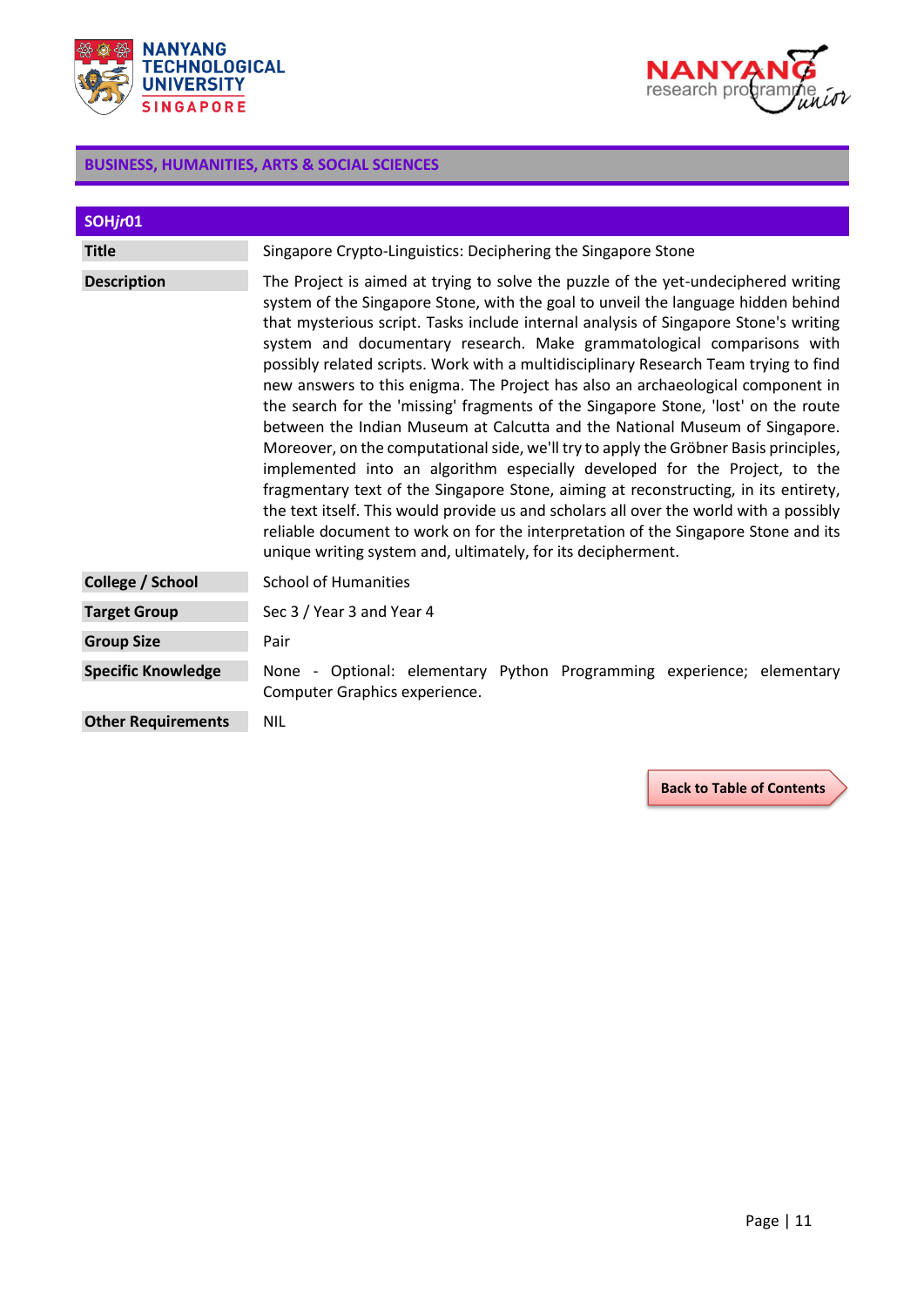



| SOHjr02                   |                                                                                                                                                                                                                                                                                                                                                                                                                                                                                                                                                                                                                                                                                                                                                                                                                                                                                                                                                                                                                                                                                                                                                                                                                                                                                                                                                                                                                                                                                                                                                                                                                                                                                                                                                                                                                                                                                                                                                                                                                                                                                                                                                                                                                                                                                                                                                                                                                                                                                                                                         |
|---------------------------|-----------------------------------------------------------------------------------------------------------------------------------------------------------------------------------------------------------------------------------------------------------------------------------------------------------------------------------------------------------------------------------------------------------------------------------------------------------------------------------------------------------------------------------------------------------------------------------------------------------------------------------------------------------------------------------------------------------------------------------------------------------------------------------------------------------------------------------------------------------------------------------------------------------------------------------------------------------------------------------------------------------------------------------------------------------------------------------------------------------------------------------------------------------------------------------------------------------------------------------------------------------------------------------------------------------------------------------------------------------------------------------------------------------------------------------------------------------------------------------------------------------------------------------------------------------------------------------------------------------------------------------------------------------------------------------------------------------------------------------------------------------------------------------------------------------------------------------------------------------------------------------------------------------------------------------------------------------------------------------------------------------------------------------------------------------------------------------------------------------------------------------------------------------------------------------------------------------------------------------------------------------------------------------------------------------------------------------------------------------------------------------------------------------------------------------------------------------------------------------------------------------------------------------------|
| <b>Title</b>              | Become a Glyph-Breaker: Deciphering Linear A                                                                                                                                                                                                                                                                                                                                                                                                                                                                                                                                                                                                                                                                                                                                                                                                                                                                                                                                                                                                                                                                                                                                                                                                                                                                                                                                                                                                                                                                                                                                                                                                                                                                                                                                                                                                                                                                                                                                                                                                                                                                                                                                                                                                                                                                                                                                                                                                                                                                                            |
| <b>Description</b>        | The Project tries to solve the puzzle of the yet-undeciphered Aegean writing system<br>of ancient Crete, Linear A, dating back to the Bronze Age, and of the unknown<br>language hidden behind the script, Minoan. Tasks include internal analysis of Linear<br>A tablets, corpus analysis of Linear A, development of crypto-linguistic approaches<br>to the Linear A texts, application of an experimental methodology aimed at<br>deciphering Linear A. The external analysis component includes comparisons, at the<br>grammatological and linguistic level, with other (possibly related) ancient writing<br>systems and languages of the Mediterranean, conducted both according to<br>philological methodologies and to cryptanalytic methods. In particular, the Project<br>aims at developing a cryptanalytic 'brute force attack' on the undeciphered Linear A<br>writing system, by testing and implementing advanced elements of a software to<br>accomplish the first complete cryptanalytic attack on Linear A, possibly<br>reconstructing the Minoan phonetics and phonology and isolating significant<br>clusters of symbols. That would lead to the decipherment of the undeciphered<br>Aegean writing system. The test and possible 'cryptanalytic attack' will be<br>implemented by using a Python programme specially developed for this task. The<br>pioneering Research associates Crypto-Linguistics, Historical Linguistics, and<br>Language Deciphering with Digital Humanities and Computer Science. An additional<br>component of the Project is aimed at the development of the first complete digital<br>corpus of Linear A. The goal is, eminently, to reproduce one-by-one all the Linear A<br>documents, from clay tablets to vase inscriptions, and to digitize them, in order to<br>provide a complete digital corpus independent from the physical books and<br>collections of Linear A currently available. This component of the Project is in Digital<br>Humanities, requiring some expertise in Computer Graphics (and, optionally, in<br>Freehand Drawing). No previous knowledge of the Linear A writing system or of<br>Aegean Archaeology is, conversely, expected. The Linear A Digital Corpus would be<br>the first complete digitized corpus of this Aegean writing system and would<br>represent a valuable instrument for scholars all over the world working on the<br>decipherment of Linear A. Moreover, it would be an original contribution to the field<br>of Corpus Linguistics. |
| College / School          | <b>School of Humanities</b>                                                                                                                                                                                                                                                                                                                                                                                                                                                                                                                                                                                                                                                                                                                                                                                                                                                                                                                                                                                                                                                                                                                                                                                                                                                                                                                                                                                                                                                                                                                                                                                                                                                                                                                                                                                                                                                                                                                                                                                                                                                                                                                                                                                                                                                                                                                                                                                                                                                                                                             |
| <b>Target Group</b>       | Sec 3 / Year 3 and Year 4                                                                                                                                                                                                                                                                                                                                                                                                                                                                                                                                                                                                                                                                                                                                                                                                                                                                                                                                                                                                                                                                                                                                                                                                                                                                                                                                                                                                                                                                                                                                                                                                                                                                                                                                                                                                                                                                                                                                                                                                                                                                                                                                                                                                                                                                                                                                                                                                                                                                                                               |
| <b>Group Size</b>         | Pair                                                                                                                                                                                                                                                                                                                                                                                                                                                                                                                                                                                                                                                                                                                                                                                                                                                                                                                                                                                                                                                                                                                                                                                                                                                                                                                                                                                                                                                                                                                                                                                                                                                                                                                                                                                                                                                                                                                                                                                                                                                                                                                                                                                                                                                                                                                                                                                                                                                                                                                                    |
| <b>Specific Knowledge</b> | None - Optional: elementary expertise in Applied Mathematics, Computer Algebra,<br>Computational Algebraic Geometry, and Computational Commutative Algebra.                                                                                                                                                                                                                                                                                                                                                                                                                                                                                                                                                                                                                                                                                                                                                                                                                                                                                                                                                                                                                                                                                                                                                                                                                                                                                                                                                                                                                                                                                                                                                                                                                                                                                                                                                                                                                                                                                                                                                                                                                                                                                                                                                                                                                                                                                                                                                                             |
| <b>Other Requirements</b> | <b>NIL</b>                                                                                                                                                                                                                                                                                                                                                                                                                                                                                                                                                                                                                                                                                                                                                                                                                                                                                                                                                                                                                                                                                                                                                                                                                                                                                                                                                                                                                                                                                                                                                                                                                                                                                                                                                                                                                                                                                                                                                                                                                                                                                                                                                                                                                                                                                                                                                                                                                                                                                                                              |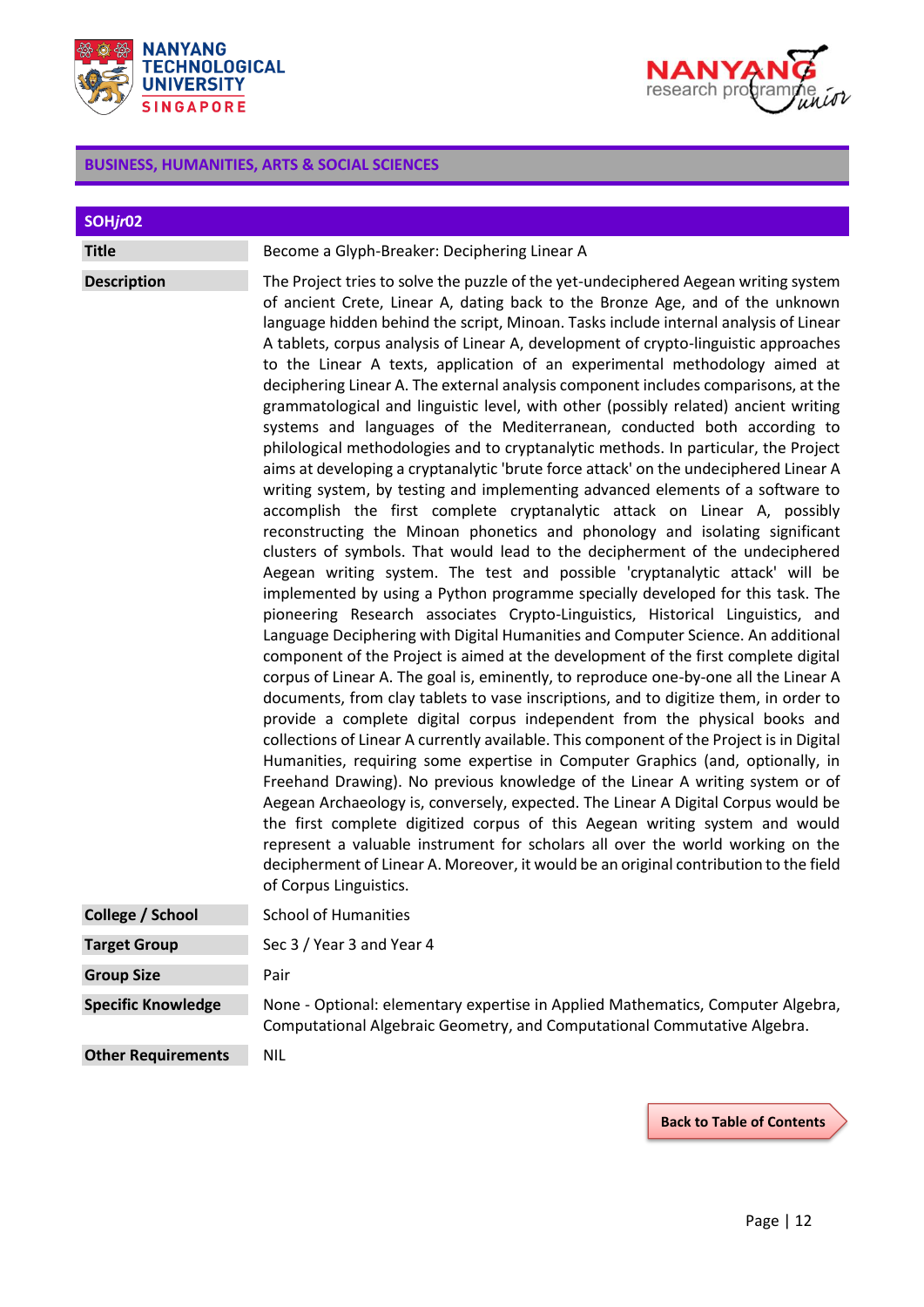



| SOHjr03                   |                                                                                                                                                                                                                                                                                                                                                                                                                                                                                                                                                                                                                                                                                                                                                                                                                                                                                                                                                  |
|---------------------------|--------------------------------------------------------------------------------------------------------------------------------------------------------------------------------------------------------------------------------------------------------------------------------------------------------------------------------------------------------------------------------------------------------------------------------------------------------------------------------------------------------------------------------------------------------------------------------------------------------------------------------------------------------------------------------------------------------------------------------------------------------------------------------------------------------------------------------------------------------------------------------------------------------------------------------------------------|
| <b>Title</b>              | Arab philanthropies and how they influence the spread of Arabic Language on<br>Singapore landmarks                                                                                                                                                                                                                                                                                                                                                                                                                                                                                                                                                                                                                                                                                                                                                                                                                                               |
| <b>Description</b>        | Alkaff Mansion, Aljunied MRT station, Bussorah Street - what do they have in<br>common? In ancient Singapore, Arab philanthropists have played a fundamental<br>role in turning a sleepy, fishermen's island into one of the most bustling trade hubs<br>in Southeast Asia. These individuals, such as Syed Omar Aljunied, were wealthy<br>merchants and philanthropists who arrived in Singapore during a time where new<br>opportunities for trade abound in newly set up Singapore. Their contributions were<br>monumental as they had played a part in the developments of key infrastructure in<br>Singapore. How has their influence pervaded the Singaporean landscape especially<br>in the names of streets and landmarks? How have these names evolved or changed<br>over the years? This study seeks to understand how significant these philanthropists<br>were such that their names have been eternalized in Singapore's landmarks. |
| College / School          | <b>School of Humanities</b>                                                                                                                                                                                                                                                                                                                                                                                                                                                                                                                                                                                                                                                                                                                                                                                                                                                                                                                      |
| <b>Target Group</b>       | Sec 3 / Year 3 and Year 4                                                                                                                                                                                                                                                                                                                                                                                                                                                                                                                                                                                                                                                                                                                                                                                                                                                                                                                        |
| <b>Group Size</b>         | Pair                                                                                                                                                                                                                                                                                                                                                                                                                                                                                                                                                                                                                                                                                                                                                                                                                                                                                                                                             |
| <b>Specific Knowledge</b> | None - Optional: elementary Python Programming experience; elementary<br>Computer Graphics experience.                                                                                                                                                                                                                                                                                                                                                                                                                                                                                                                                                                                                                                                                                                                                                                                                                                           |
| <b>Other Requirements</b> | <b>NIL</b>                                                                                                                                                                                                                                                                                                                                                                                                                                                                                                                                                                                                                                                                                                                                                                                                                                                                                                                                       |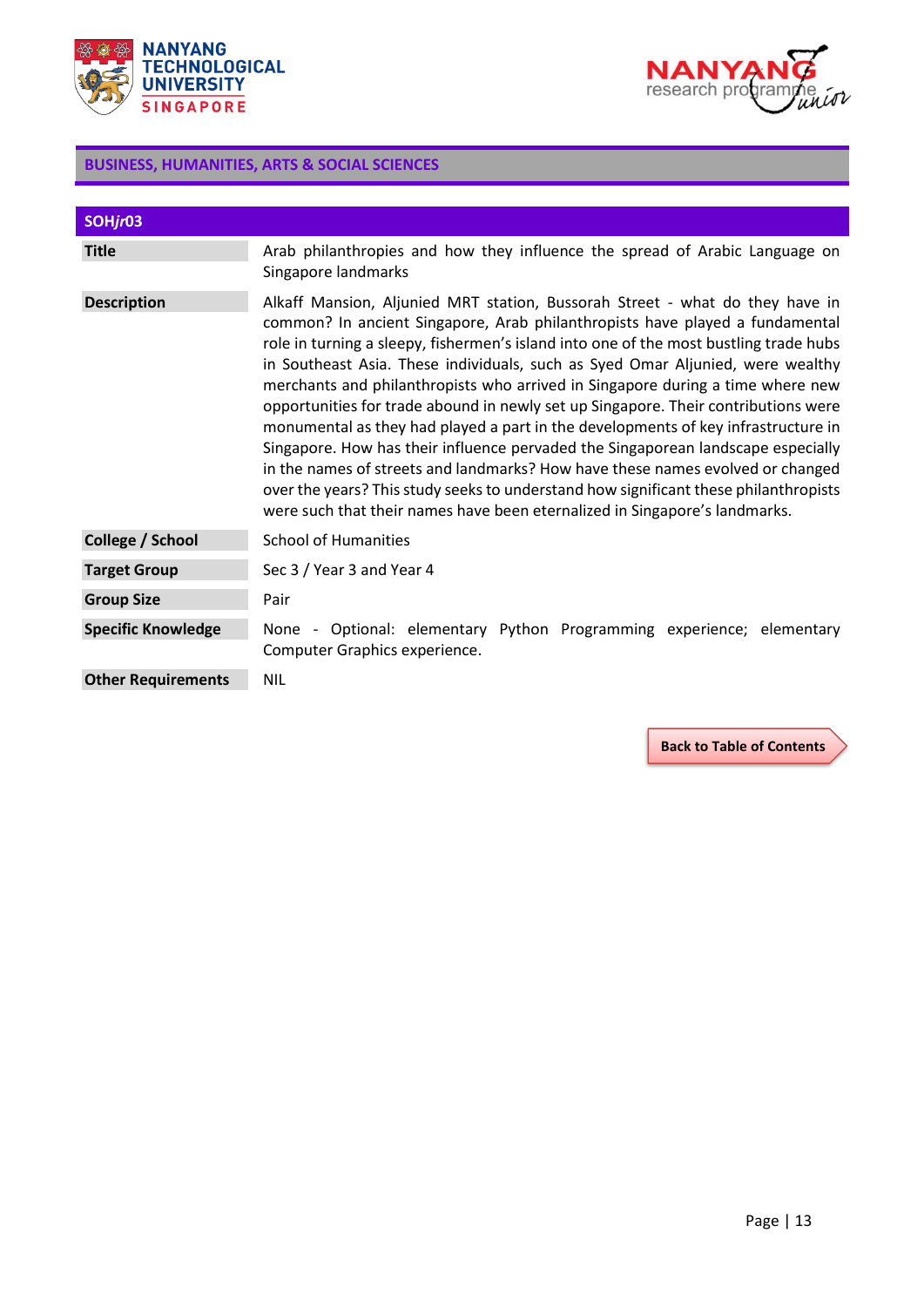



| SCIjr01                   |                                                                                                                                                                                                                                                                                                                                                                                                                                                                      |
|---------------------------|----------------------------------------------------------------------------------------------------------------------------------------------------------------------------------------------------------------------------------------------------------------------------------------------------------------------------------------------------------------------------------------------------------------------------------------------------------------------|
| <b>Title</b>              | Who Are Chatbots?: A Study of Company Digital Personas                                                                                                                                                                                                                                                                                                                                                                                                               |
| <b>Description</b>        | People increasingly encounter chatbots or "virtual agents" when they visit websites.<br>The companies and organisations that control these websites have a choice of what<br>persona to attach to their chatbots. Jamie is a well-known example in Singapore, but<br>Jamie is a relatively young woman with a professional appearance. Not all chatbots<br>are presented this way.                                                                                   |
|                           | In this research project, the NRP student will conduct a sweeping inventory of<br>websites and the chatbot personas attached to them. Our goal is to see if certain<br>industries or public functions tend to present chatbots in certain ways. For example,<br>is it more common to find a "male" chatbot on a financial services company<br>webpage?                                                                                                               |
|                           | Our analysis can extend beyond just visiting websites and taking notes. The NRP<br>researcher may choose to interact with the chatbot to see what the "personality" is.<br>Is it formal, informational, positive, neutral?                                                                                                                                                                                                                                           |
|                           | The majority of this project is completed on the timeline that suits the NRP student.<br>Most of the project is truthfully just browsing the web and taking notes. While this<br>may seem simple, the volume of data required is massive; the NRP student should<br>plan on dedicating a few hours each week to the project, on average. The NRP<br>student may choose to also be involved in data analysis and visualisation near the<br>conclusion of the project. |
|                           | This project is excellent for NRP students who need flexibility and also have<br>exceptional self-discipline. It is also excellent for students who wish to think carefully<br>about the best way to create a representative sample of companies and<br>organisations.                                                                                                                                                                                               |
| College / School          | Wee Kim Wee School of Communication and Information                                                                                                                                                                                                                                                                                                                                                                                                                  |
| <b>Target Group</b>       | Sec 3 / Year 3 and Year 4                                                                                                                                                                                                                                                                                                                                                                                                                                            |
| <b>Group Size</b>         | Pair                                                                                                                                                                                                                                                                                                                                                                                                                                                                 |
| <b>Specific Knowledge</b> | Requires the ability to browse the internet and take notes in a spreadsheet. Project<br>does require self-discipline as the project timeline will move in 2-4 phases; this<br>means the student will need to self-manage workload during these phases.                                                                                                                                                                                                               |
| <b>Other Requirements</b> | <b>NIL</b>                                                                                                                                                                                                                                                                                                                                                                                                                                                           |